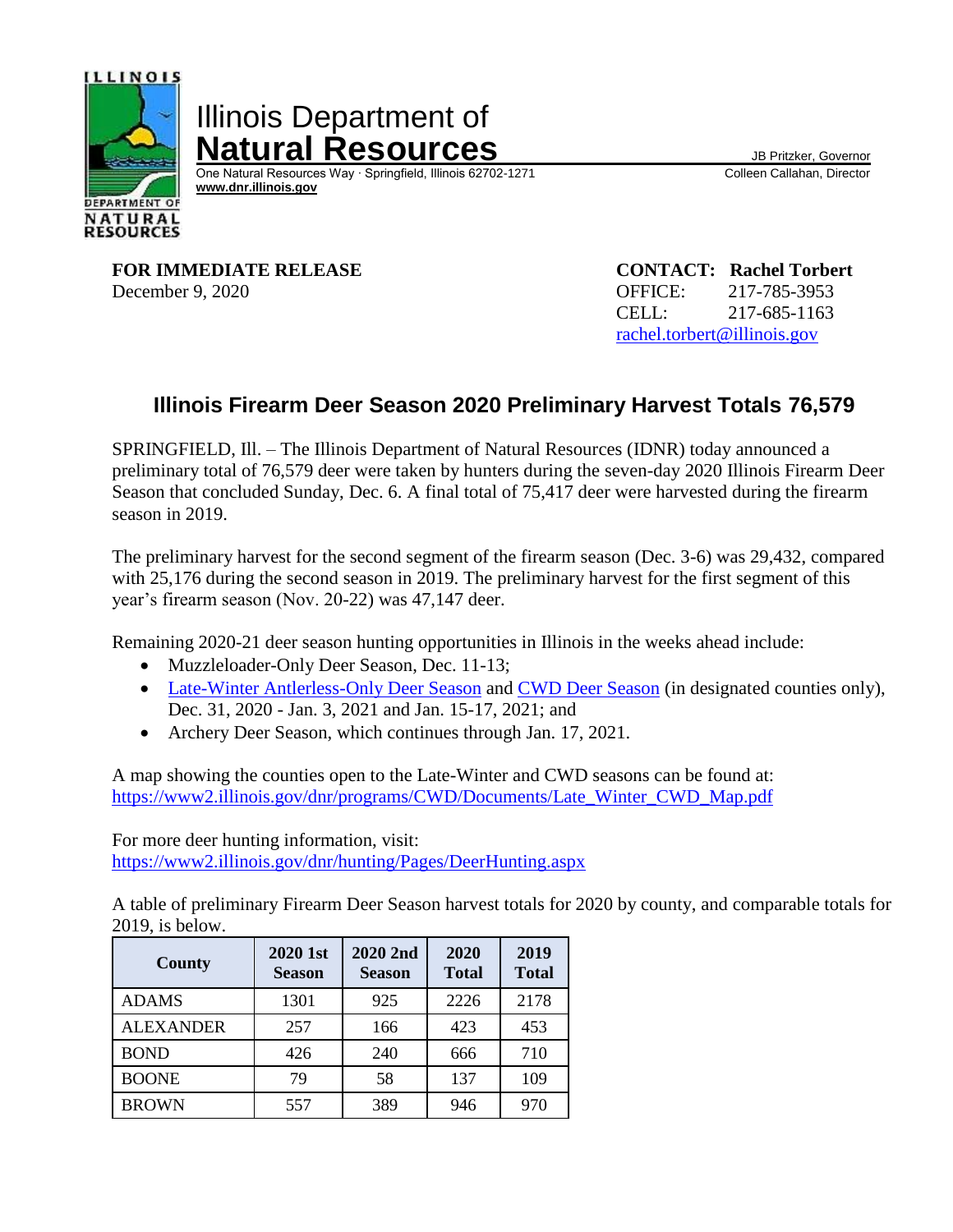| <b>County</b>     | 2020 1st<br><b>Season</b> | 2020 2nd<br><b>Season</b> | 2020<br><b>Total</b> | 2019<br><b>Total</b> |
|-------------------|---------------------------|---------------------------|----------------------|----------------------|
| <b>BUREAU</b>     | 635                       | 366                       | 1001                 | 967                  |
| <b>CALHOUN</b>    | 360                       | 417                       | 777                  | 849                  |
| <b>CARROLL</b>    | 351                       | 207                       | 558                  | 641                  |
| CASS              | 384                       | 268                       | 652                  | 599                  |
| <b>CHAMPAIGN</b>  | 162                       | 68                        | 230                  | 208                  |
| <b>CHRISTIAN</b>  | 419                       | 189                       | 608                  | 564                  |
| <b>CLARK</b>      | 622                       | 446                       | 1068                 | 1042                 |
| <b>CLAY</b>       | 728                       | 488                       | 1216                 | 1098                 |
| <b>CLINTON</b>    | 474                       | 212                       | 686                  | 631                  |
| <b>COLES</b>      | 443                       | 229                       | 672                  | 621                  |
| <b>CRAWFORD</b>   | 554                       | 376                       | 930                  | 885                  |
| <b>CUMBERLAND</b> | 542                       | 314                       | 856                  | 772                  |
| <b>DEKALB</b>     | 77                        | 36                        | 113                  | 108                  |
| <b>DEWITT</b>     | 220                       | 145                       | 365                  | 355                  |
| <b>DOUGLAS</b>    | 115                       | 48                        | 163                  | 137                  |
| <b>EDGAR</b>      | 329                       | 212                       | 541                  | 530                  |
| <b>EDWARDS</b>    | 227                       | 156                       | 383                  | 365                  |
| <b>EFFINGHAM</b>  | 611                       | 334                       | 945                  | 888                  |
| <b>FAYETTE</b>    | 980                       | 630                       | 1610                 | 1514                 |
| <b>FORD</b>       | 79                        | 44                        | 123                  | 106                  |
| <b>FRANKLIN</b>   | 743                       | 525                       | 1268                 | 1376                 |
| <b>FULTON</b>     | 1193                      | 720                       | 1913                 | 1904                 |
| <b>GALLATIN</b>   | 232                       | 191                       | 423                  | 399                  |
| <b>GREENE</b>     | 632                       | 434                       | 1066                 | 1043                 |
| <b>GRUNDY</b>     | 148                       | 104                       | 252                  | 266                  |
| <b>HAMILTON</b>   | 657                       | 408                       | 1065                 | 1043                 |
| <b>HANCOCK</b>    | 1052                      | 726                       | 1778                 | 1655                 |
| <b>HARDIN</b>     | 419                       | 266                       | 685                  | 858                  |
| <b>HENDERSON</b>  | 307                       | 146                       | 453                  | 406                  |
| <b>HENRY</b>      | 290                       | 159                       | 449                  | 407                  |
| <b>IROQUOIS</b>   | 321                       | 171                       | 492                  | 493                  |
| <b>JACKSON</b>    | 1227                      | 855                       | 2082                 | 2109                 |
| <b>JASPER</b>     | 691                       | 386                       | 1077                 | 1031                 |
| <b>JEFFERSON</b>  | 1080                      | 805                       | 1885                 | 1889                 |
| <b>JERSEY</b>     | 350                       | 283                       | 633                  | 626                  |
| <b>JODAVIESS</b>  | 1027                      | 517                       | 1544                 | 1455                 |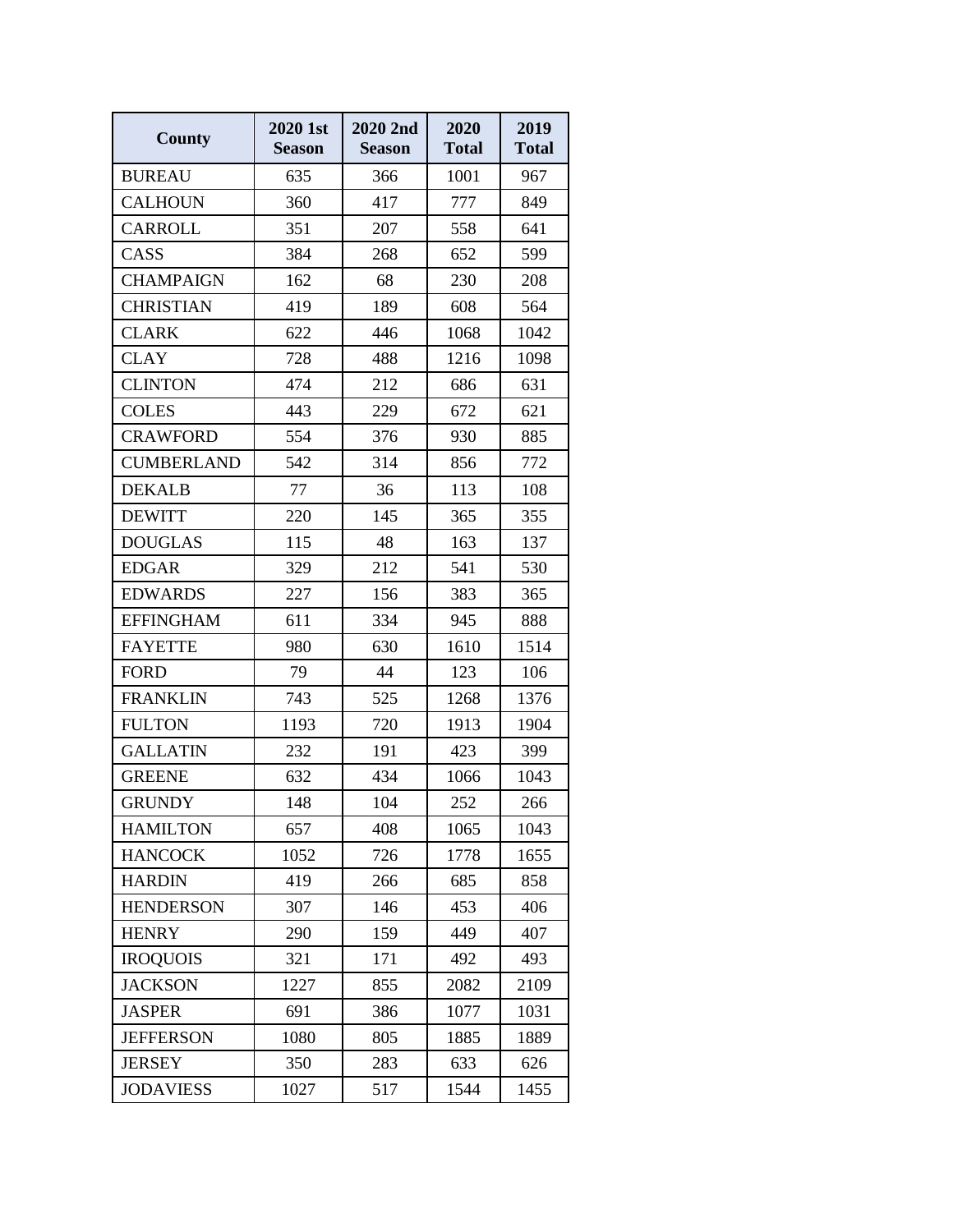| <b>County</b>     | 2020 1st<br><b>Season</b> | 2020 2nd<br><b>Season</b> | 2020<br><b>Total</b> | 2019<br><b>Total</b> |
|-------------------|---------------------------|---------------------------|----------------------|----------------------|
| <b>JOHNSON</b>    | 857                       | 461                       | 1318                 | 1384                 |
| <b>KANE</b>       | 17                        | 15                        | 32                   | 24                   |
| <b>KANKAKEE</b>   | 123                       | 70                        | 193                  | 197                  |
| <b>KENDALL</b>    | 57                        | 21                        | 78                   | 65                   |
| <b>KNOX</b>       | 682                       | 454                       | 1136                 | 1086                 |
| <b>LAKE</b>       | $\boldsymbol{0}$          | $\mathbf{1}$              | $\mathbf{1}$         | 5                    |
| <b>LASALLE</b>    | 465                       | 232                       | 697                  | 703                  |
| <b>LAWRENCE</b>   | 334                       | 228                       | 562                  | 577                  |
| <b>LEE</b>        | 334                       | 198                       | 532                  | 449                  |
| <b>LIVINGSTON</b> | 279                       | 107                       | 386                  | 363                  |
| <b>LOGAN</b>      | 198                       | 137                       | 335                  | 359                  |
| <b>MACON</b>      | 158                       | 111                       | 269                  | 221                  |
| <b>MACOUPIN</b>   | 987                       | 548                       | 1535                 | 1557                 |
| <b>MADISON</b>    | 379                       | 237                       | 616                  | 633                  |
| <b>MARION</b>     | 910                       | 562                       | 1472                 | 1470                 |
| <b>MARSHALL</b>   | 407                       | 186                       | 593                  | 572                  |
| <b>MASON</b>      | 256                       | 130                       | 386                  | 357                  |
| <b>MASSAC</b>     | 219                       | 172                       | 391                  | 435                  |
| <b>MCDONOUGH</b>  | 452                       | 313                       | 765                  | 713                  |
| <b>MCHENRY</b>    | 170                       | 122                       | 292                  | 241                  |
| <b>MCLEAN</b>     | 409                       | 220                       | 629                  | 524                  |
| <b>MENARD</b>     | 211                       | 170                       | 381                  | 361                  |
| <b>MERCER</b>     | 532                       | 301                       | 833                  | 789                  |
| <b>MONROE</b>     | 667                       | 310                       | 977                  | 949                  |
| <b>MONTGOMERY</b> | 520                       | 292                       | 812                  | 799                  |
| <b>MORGAN</b>     | 375                       | 252                       | 627                  | 632                  |
| <b>MOULTRIE</b>   | 142                       | 86                        | 228                  | 238                  |
| OGLE              | 437                       | 241                       | 678                  | 634                  |
| <b>PEORIA</b>     | 539                       | 327                       | 866                  | 853                  |
| <b>PERRY</b>      | 716                       | 539                       | 1255                 | 1319                 |
| <b>PIATT</b>      | 89                        | 44                        | 133                  | 116                  |
| <b>PIKE</b>       | 1029                      | 842                       | 1871                 | 1929                 |
| <b>POPE</b>       | 884                       | 387                       | 1271                 | 1431                 |
| <b>PULASKI</b>    | 177                       | 107                       | 284                  | 279                  |
| <b>PUTNAM</b>     | 207                       | 113                       | 320                  | 337                  |
| <b>RANDOLPH</b>   | 1340                      | 905                       | 2245                 | 2260                 |